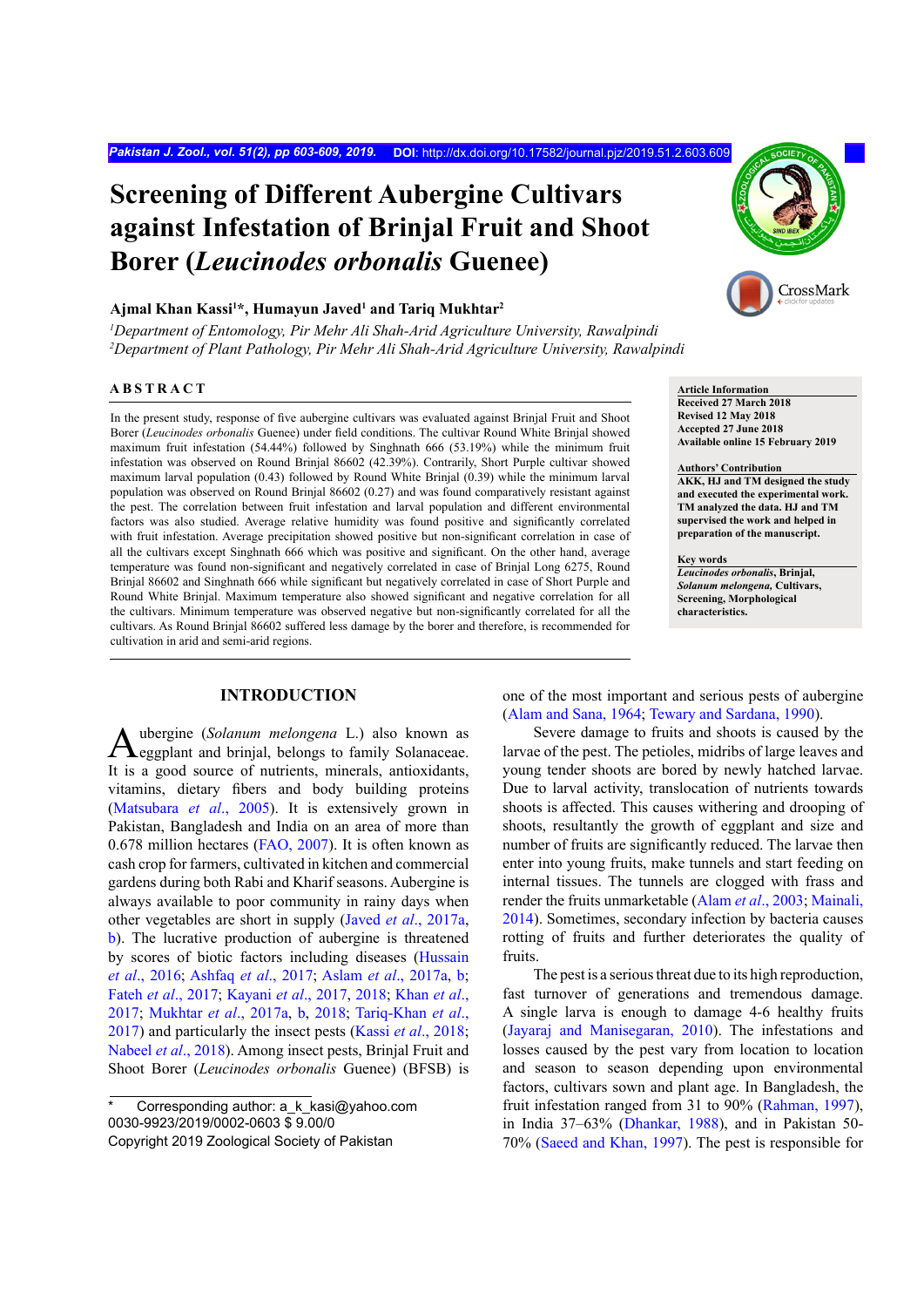reducing crop yield up to 90% [\(Misra, 2008](#page-6-8); [Jagginavar](#page-5-15) *et al*[., 2009\)](#page-5-15).

The pest is mainly controlled by synthetic pesticides which cause serious health hazards. Alternatively, it can be controlled by adopting cultural practices, crop hygiene, fallow, crop rotation, ploughing, removing crop residues, change in planting time, use of resistant varieties, biological control ([Iftikhar](#page-5-16) *et al*., 2018; [Rahoo](#page-6-9) *et al*., 2017, [2018a](#page-6-10), [b](#page-6-11)) and sex pheromone. Use of resistant cultivars is the most productive and cheapest way to manage the pest which is environmentally safe [\(Kayani and Mukhtar,](#page-5-8) [2018\)](#page-5-8). Therefore, in the present study, different aubergine cultivars have been assessed for their comparative response to infestation of *L. orbonalis* on the basis of different morphological characters.

# **MATERIALS AND METHODS**

#### *Plant material*

Five aubergine cultivars *viz*. Short Purple, Singhnath 666, Brinjal Long 6275, Round Brinjal 86602 and Round Eggplant White were assessed for their relative infestation against the pest.

#### *Research area*

The comparative infestation of BFSB on five aubergine cultivars was studied at University Research Area PMAS, Arid Agriculture University, Rawalpindi. Randomized Complete Block design (RCBD) with four replications was used. In the research area, summer is hot and rainy while winter is very cold and dry. The

temperature in summer is about 34.2°C while in winter it is about 24.4°C. The mean maximum and minimum temperature is 16.6°C and 3.4°C in winter, respectively. The average annually rainfall and humidity is 1143 mm and 55%, respectively.

### *Evaluation of aubergine cultivars for resistance*

The nursery was raised in the green house in germination trays. The land was prepared by ploughing, laddering and was fertilized with farmyard manure. The total area of research plot was  $40 \times 40$  feet. The seedlings of five aubergine cultivars were transplanted on 15 May, 2013 with plant to plant and row to row distance of 60 and 75 cm respectively. Irrigation was done whenever required. The BFSB larval infestation was recorded from 24 June, 2013. The number of infected and healthy plants was recorded at each harvesting. The percentage of infestation of BFSB on five different plants in each replication was calculated by using the following formula:

$$
Infestation (%) = \frac{No. of damaged fruits}{Total No. of fruits} \times 100
$$

# *Brinjal fruit and shoot borer larval infestation*

The BFSB larval population was recorded from top, middle and lower leaves after one week interval from five randomly selected aubergine plants from each experimental unit. The average larval population per leaf was calculated by the following formula:

 $Avg.~population = \frac{Total~No. of larvae~counted}{Total~No. of leaves~observed}$ 

<span id="page-1-0"></span>**Table I.- Morphological characteristics and methodologies for their determination.**

| Morphological characteristic                | Methodology                                                                                                                                                                                                                                                                    |
|---------------------------------------------|--------------------------------------------------------------------------------------------------------------------------------------------------------------------------------------------------------------------------------------------------------------------------------|
|                                             | Hair density on fruit crown /cm <sup>2</sup> Fruits were collected from the randomly selected five plants. From the crown of each fruit three<br>pieces were cut from crown of one cm <sup>2</sup> and hairs were counted under microscope and counted hair<br>$density/cm2$ . |
| Hair density of leaf lamina/cm <sup>2</sup> | Three leaves were randomly selected from upper, middle and lower portion of the plants. In leaf<br>lamina number of hair/cm <sup>2</sup> from each three pieces from each leaf was counted under microscope and<br>their average was worked out.                               |
| Hair density on leaf midrib/cm              | Three leaves were randomly selected from upper, middle and lower part of plants. In the leaf midrib<br>number of hair/cm were counted under microscope and average was worked out.                                                                                             |
| Plant height (cm)                           | Five plants were randomly selected to measure the plant height from each plot. The height was<br>measured by the help of measuring tap 100 days after transplanting.                                                                                                           |
| Stem girth (mm)                             | Five plants were randomly selected to measure the plant stem girth from each plot. The stem girth<br>was measured by the help of measuring tape 100 days after transplanting.                                                                                                  |
| Number of holes on the infested<br>fruit    | The five different plants were randomly selected from each plot. The infested fruits were collected<br>from the plants and counted the number of holes on infested fruit and their averages were worked<br>out.                                                                |
| Infested fruit holes length (cm)            | The infested fruit were collected from the brinjal plants and counted the number of holes on infested<br>fruit. The length of infested holes were measured in (cm) by measuring tape and their averages were<br>worked out.                                                    |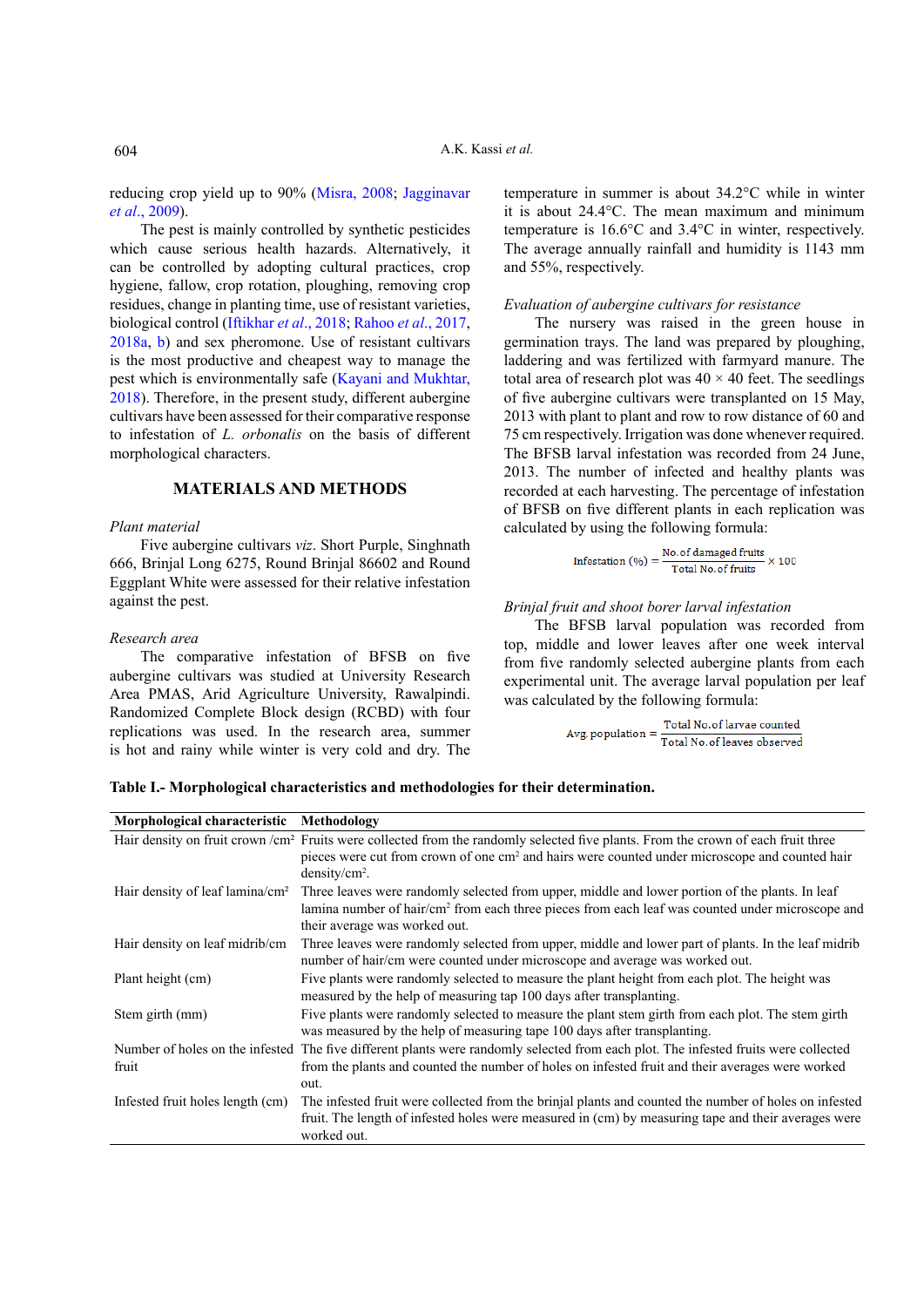## *Relationship between morphological characteristics and resistance*

The relationship between level of resistance and different morphological characters of five aubergine cultivars was studied to evaluate the resistant of aubergine cultivars against BFSB. The morphological characters analyzed are given in [Table I](#page-1-0).

#### *Yield*

The yield of each aubergine cultivar (kg/plant) from each plot was recorded from first picking up to final picking and total yield per plant was calculated.

# *Correlation between environmental factors and infestation*

For this purpose weather data was collected from Meteorological Research Station Rawalpindi and the larval population of BFSB and the fruit infestation was correlated with different environmental factors.

## *Statistical analysis*

All the data were analyzed by using Co-STAT version 6.311 software package and mean values were compared by using Duncan's Multiple Range -Test at 5%.

# **RESULTS**

#### *Larval population of BFSB on aubergine cultivars*

Significant variations in larval population of BFSB were observed among five aubergine cultivars. Minimum larval population (0.27 per leaf) was observed in case of While Round Brinjal 86602 followed by Brinjal Long 6275 (0.34) which was at par with the former and statistically different from the rest of three and were found comparatively resistant among all the cultivars [\(Table](#page-2-0) [II](#page-2-0)). The larval population on other three cultivars was statistically similar and is given in [Table II](#page-2-0).

# <span id="page-2-0"></span>**Table II.- Larval population and fruit infestation of BFSB on five aubergine cultivars.**

| <b>Cultivars</b>    | Larval population Fruit infestation<br>(Leaf) | (%)      |  |
|---------------------|-----------------------------------------------|----------|--|
| <b>Short Purple</b> | 0.43a                                         | 51.27 ab |  |
| Round White Brinjal | 0.39a                                         | 54.44 a  |  |
| Singhnath 666       | 0.37a                                         | 53.19 ab |  |
| Brinjal Long 6275   | $0.34$ ab                                     | 48.64 h  |  |
| Round Brinial 86602 | 0.27 <sub>b</sub>                             | 42.39c   |  |
| LSD.                | 0.094                                         | 4.6706   |  |

Mean sharing similar letters in each column are not significantly different by LSD Test at p=0.05.

#### *Fruit infestation of BFSB on aubergine cultivars*

The maximum fruit infestation of 54.44 % was observed on Round White Brinjal followed by Singhnath 666 (53.19%) and Short Purple (51.27%) which was statistically at par with the former while minimum fruit infestation was observed on Round Brinjal 86602 (42.39 %) followed by Brinjal Long 6275 (48.64%) and did not show significant difference with each other ([Table II](#page-2-0)).

#### *Hair density on leaf lamina (cm2 )*

Maximum hair density  $(279.0/cm<sup>2</sup>)$  on leaf lamina was observed on Round Brinjal 86602 followed by Brinjal Long  $6275$  ( $264.5/cm<sup>2</sup>$ ) and Singhnath  $666$  ( $220.5/cm<sup>2</sup>$ ) [\(Table III](#page-2-1)). The lowest hair density was found in case of Short Purple (186.7/cm<sup>2</sup>) which was statistically similar with Round White Brinjal (199.5/cm<sup>2</sup>).

# <span id="page-2-1"></span>**Table III.- Hair density on leaf midrib, fruit crown and leaf lamina on five aubergine cultivars.**

| Cultivar            | <b>Hair density</b> |                                         |                                |  |
|---------------------|---------------------|-----------------------------------------|--------------------------------|--|
|                     | Leaf<br>midrib/cm   | Fruit<br>$\rm\, cm \times m \times m^2$ | Leaf<br>lamina/cm <sup>2</sup> |  |
| Brinjal Long 6275   | 44 75 <sub>h</sub>  | 4 16c                                   | 264.5 <sub>b</sub>             |  |
| Round White Brinial | 29.32 <sub>bc</sub> | 11.31 <sub>b</sub>                      | 199.5d                         |  |
| <b>Short Purple</b> | 23.00c              | 12.50 <sub>b</sub>                      | 186.7e                         |  |
| Singhnath 666       | 27.57 <sub>bc</sub> | 12.58b                                  | 220.5c                         |  |
| Round Brinjal 86602 | 72.25a              | 14.25a                                  | 279.0a                         |  |
| LSD                 | 14 275              | 1.03                                    | 4.896                          |  |

Mean sharing similar letters in each column are not significantly different by LSD Test at p=0.05.

#### *Hair density on leaf midrib/cm*

The cultivar Round Brinjal 86602 had the maximum number of hairs on leaf midrib (72.25/cm) followed by Brinjal Long 6275 (44.75/cm) showing significant difference, while the minimum number of hairs on leaf midrib was recorded on Short Purple (23.00/cm) followed by Singhnath 666 and Round White Brinjal with hair densities of 27.57/cm and 29.32/cm respectively and were statistically similar with each other's as shown in [Table III.](#page-2-1)

#### *Hair density on fruit crown (cm2 )*

The maximum number of hairs on crown was observed on Round Brinjal 86602 (14.25/cm<sup>2</sup>) followed by Singhnath 666 (12.58/cm2 ) and Short Purple (12.50/ cm2 ), while the minimum number of hairs on crown were recorded on Brinjal Long 6275 (4.16/cm<sup>2</sup>) showing significant difference from other cultivars [\(Table](#page-2-1) III).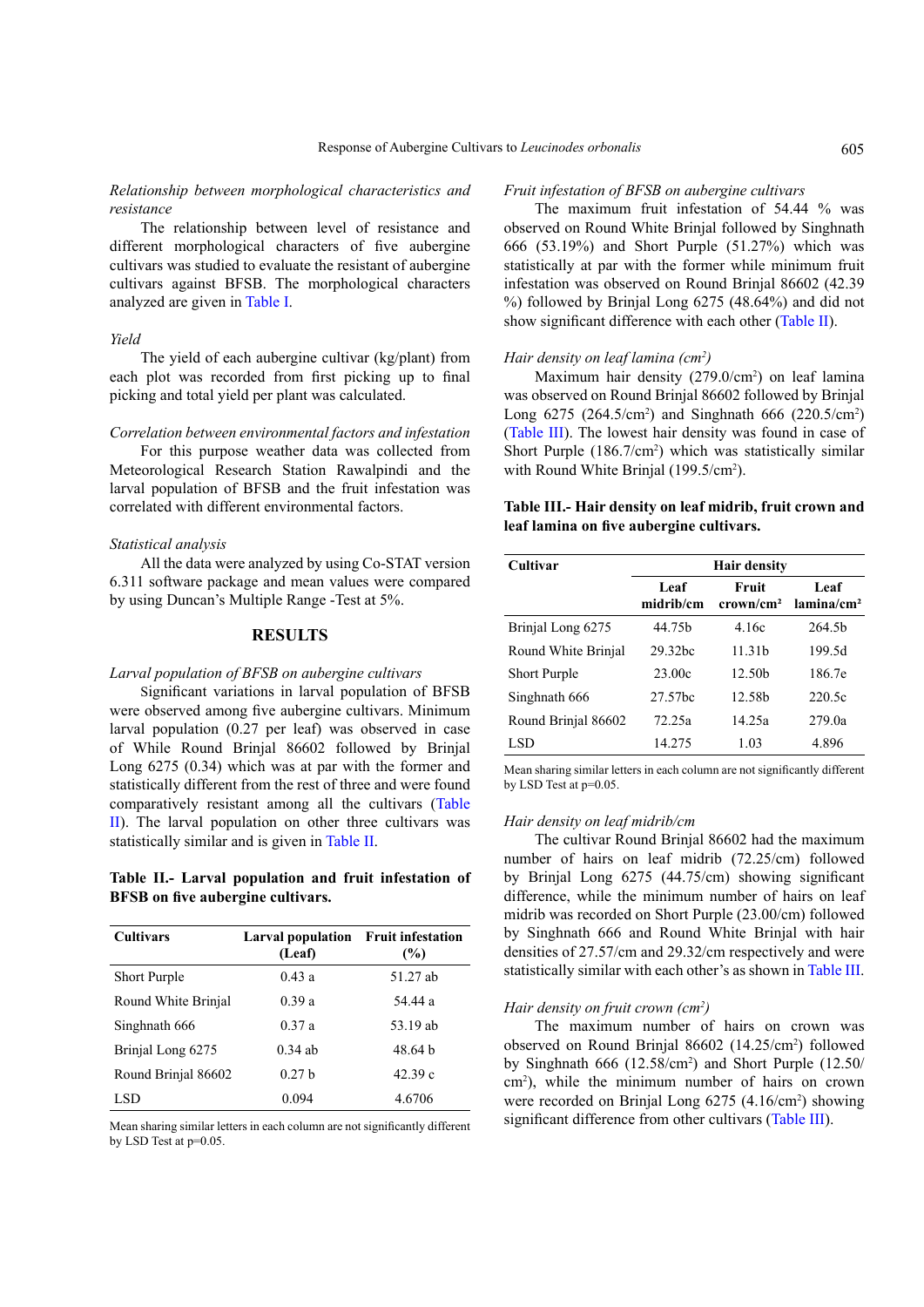#### *Stem girth (mm)*

Maximum stem girth was found on Singhnath 666 (59.21 mm) cultivar followed by Brinjal Long 6275 (50.17 mm) while the minimum stem girth (42.27 mm) was recorded in case of Round White Brinjal. Cultivars Round Brinjal 86602, Short Purple and Round White Brinjal showed statistically similar stem girths [\(Table IV](#page-3-0)).

#### *Plant height (cm)*

Brinjal Long 6275 had shown the maximum plant height (59.39 cm) which was found statistically similar with Singhnath 666 and Round Brinjal 86602 (53.72 and 53.26 cm respectively). On the other hand the minimum plant height was recorded in case of Short Purple (38.75 cm) and was statistically similar with Round White Brinjal (42.66 cm) [\(Table IV\)](#page-3-0).

## *Number of holes on infested fruit*

The Round Brinjal 86602 had minimum average number of holes (1.95) on the infested fruits which was statistically different with others while Brinjal Long 6275 showed the maximum average number of holes (2.35) followed by Round White Brinjal, Short Purple and Singhnath 666 which were statistically same with each other [\(Table IV](#page-3-0)).

## *Length of holes on infested fruit*

The minimum length of holes (1.37 cm) was noticed on Round Brinjal 86602 which was statistically less than Singhnath 666 and Short Purple with 1.46 and 1.52 cm length of holes on infested fruits respectively. Contrarily, the maximum length of holes was recorded on infested fruits of Round White Brinjal (1.67 cm) [\(Table IV](#page-3-0)).

<span id="page-3-0"></span>**Table IV.- Stem girth (mm), plant height (cm), and number (n) and length of holes (cm) on the infested fruit of five aubergine cultivars.**

| Cultivar            | <b>Stem</b> | Plant              | <b>Number</b>     | Length   |
|---------------------|-------------|--------------------|-------------------|----------|
|                     | girth       | height             | of holes          | of holes |
| Brinjal Long 6275   | 50.17b      | 59.39a             | 2.35a             | 1.60a    |
| Round White Brinjal | 42.27d      | 42.66c             | 2.25ab            | 1.67a    |
| Short Purple        | 44.41cd     | 38.75c             | 2.25ab            | 1.52a    |
| Singhnath 666       | 59.21a      | 53.72b             | 2.25ab            | 1.46a    |
| Round Brinial 86602 | 46.27c      | 53.26 <sub>h</sub> | 1.95 <sub>b</sub> | 1.37a    |
| LSD                 | 2.300       | 4.622              | 0.263             | 0.26     |

#### *Fruit yield kg per plant*

The mean data regarding fruit yields of five aubergine cultivars are presented in [Figure 1](#page-3-1). Round Brinjal 86602 showed the maximum fruit yield (0.944 kg) per plant

followed by Short Purple (0.655 kg) while the minimum fruit yield was observed in case of Brinjal Long 6275 (0.497 kg). The cultivars Round White Brinjal, Singhnath 666 and Brinjal Long 6275 were statistically different with each other (0.581, 0.538 and 0.497) regarding fruit yield per plant.



<span id="page-3-1"></span>Fig. 1. Yield of five aubergine cultivars affected by Brinjal Fruit and Shoot Borer infestation.

<span id="page-3-2"></span>**Table V.- Correlation between fruit infestation caused by BFSB and different environmental factors.**

| Cultivar                                                                                            | Temperature $(^{\circ}C)$ |                                                                                                            |                               | Avg     | Avg.                  |
|-----------------------------------------------------------------------------------------------------|---------------------------|------------------------------------------------------------------------------------------------------------|-------------------------------|---------|-----------------------|
|                                                                                                     | Min                       | Max                                                                                                        | Avg.                          | (%)     | R.H. rainfall<br>(mm) |
| Brinjal Long 6275                                                                                   |                           | $-0.25$ <sup>ns</sup> $-0.81$ <sup>*</sup> $-0.64$ <sup>ns</sup> $0.768$ <sup>*</sup> $0.33$ <sup>ns</sup> |                               |         |                       |
| Round Brinial 86602 -0.25 <sup>ns</sup> -0.809 <sup>*</sup> -0.64 <sup>ns</sup> 0.768 <sup>*</sup>  |                           |                                                                                                            |                               |         | $0.33^{ns}$           |
| <b>Short Purple</b>                                                                                 |                           | $-0.355^{ns}$ $-0.876^{**}$ $-0.727^{*}$ $0.92^{**}$                                                       |                               |         | $0.63^{ns}$           |
| Round White Brinjal -0.596 <sup>ns</sup> -0.93 <sup>***</sup> -0.86 <sup>**</sup> 0.81 <sup>*</sup> |                           |                                                                                                            |                               |         | $0.70$ <sup>ns</sup>  |
| Singhnath 666                                                                                       | $-0.37$ <sup>ns</sup>     |                                                                                                            | $-0.82^*$ $-0.70^{\text{ns}}$ | $0.80*$ | $0.79*$               |

\*, significant at 0.05; ns, non-significant.

## *Correlation between fruit infestation and environmental factors*

The data regarding correlation of weather factors with fruit infestation on five aubergine cultivars have been shown in [Table V](#page-3-2). The average relative humidity showed positive and significant correlation with fruit infestation on Brinjal Long 6275 while the average precipitation showed positive but non-significant correlation in case of all the cultivars except Singhnath 666 which was significant. The average temperature showed negative but non-significant correlation for three of the cultivars while the rest of two cultivars showed negative but significant correlation with fruit infestation. The maximum temperature also showed the negative but significant correlation for all the aubergine cultivars. The minimum temperature showed the negative and non-significant correlation for all the cultivars with fruit infestation by BFSB, respectively. Similarly, the effect of average relative humidity and maximum temperature was found highly significant for all the aubergine cultivars

# 606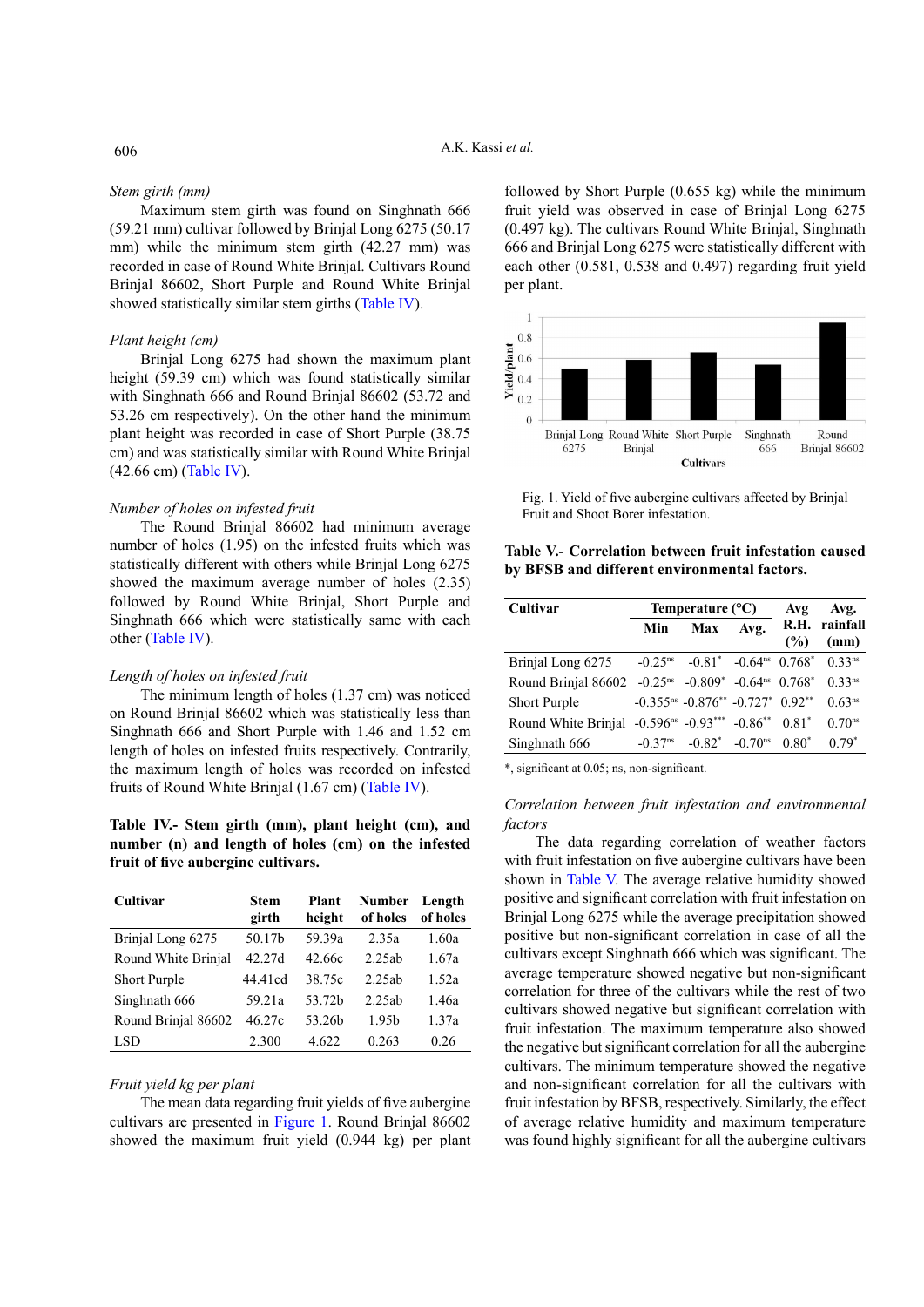while the minimum temperature and average precipitation showed the negative correlation for all the cultivars except Singhnath 666.

# **DISCUSSION**

In the present study, five aubergine cultivars were assessed for their susceptibility or resistance against BFSB on the basis of larval population and fruit infestation under field conditions. The cultivars showed significant variations in these parameters. The results of the current study are similar to those of Javed *et al*[. \(2011\)](#page-5-17) who reported that BFSB larval population varied from 0.29 to 1.03 among different test cultivars. The minimum larval population was observed on Nirala (0.29) whereas the maximum was found on Naeelam (1.03) in the year of 2007. The average fruit infestation varied from 42.39 to 54.44 on the test cultivars. In the present study, Round Brinjal 86602 showed minimum fruit infestation (42.39%) while Round White Brinjal cultivar showed maximum fruit infestation (54.44%). The results are similar with the findings of [Jat](#page-5-18) *et al*[. \(2003\)](#page-5-18) and [Krishna](#page-5-19) *et al*. (2001) who found 43% fruit infestation on 12 different aubergine cultivars. In another study, [Kumar and Shukla \(2002\)](#page-5-20) found 33 to 53% damage of fruits. Similarly, [Ashoke and Abhishek \(2002\)](#page-5-21) evaluated 12 aubergine cultivars and reported 33.65 to 53.02% fruit infestation. The data regarding fruit infestation is also comparable with the findings of Javed *et al*[. \(2017a\)](#page-5-2) and Kassi *et al*[. \(2018\)](#page-5-11) who reported 35.30% and 42.47% fruit damage respectively and the average losses of 25.33% due to this pest.

The maximum hair density on leaf lamina was found on Round Brinjal 86602 cultivar (279.0/cm<sup>2</sup>) and minimum number of hairs was observed on Short Purple (186.7/cm2 ). The current findings are comparable to those of Javed *et al*[. \(2011\)](#page-5-17) which varied from 308.5 to 214. The maximum hair density on leaf midrib/cm was found on Round Brinjal 86602 (72.25/cm) and minimum number of hairs on leaf midrib/cm was observed on Short Purple (23.00/cm). Similarly, the cultivar Round Brinjal 86602 had maximum number of hairs on crown (14.25/ cm2 ) followed by Singhnath 666 (12.58/cm2 ) and Short Purple  $(12.50/cm<sup>2</sup>)$ , while minimum number of hairs on crown were recorded on Brinjal Long 6275 (4.16/cm<sup>2</sup>). In the present studies the hairs had significant role towards non-preference for fruit infestation on different parts of the plant, which is in conformity with the findings of [Javed](#page-5-2) *et al*[. \(2017a\)](#page-5-2) and Kassi *et al*[. \(2018\)](#page-5-11). According to these researchers, the susceptibility of BFSB may be due to less number of hairs on leaves of the aubergine plants.

Maximum stem girth (59.21 mm) was found on Singhnath 666 cultivar while the minimum stem girth was

recorded in case of Round White Brinjal (42.27 mm). The current finding is not in conformity with those reported by Javed *et al*[. \(2011\)](#page-5-17) which might be due to varietal differences. Brinjal Long 6275 had shown the maximum plant height (59.39 cm) while minimum plant height was recorded in case of Short Purple (38.75 cm). The Round Brinjal 86602 cultivar had minimum number of holes (1.95) on the infested fruit while Brinjal Long 6275 showed the maximum number of holes (2.35). Similarly, Round Brinjal 86602 cultivar had minimum length of holes (1.37 cm) while the maximum length of holes on infested fruit was recorded on Round White Brinjal (1.67 cm). Round Brinjal 86602 showed the maximum yield (0.944 kg) per plant while minimum fruit yield was observed on Brinjal Long 6275 (0.497 kg) per plant. These findings are in line with those of Javed *et al.* (2011).

# **CONCLUSIONS**

It is concluded from the present findings that Round Brinjal 86602 suffered less damage by the borer and therefore, is recommended for cultivation in arid and semi-arid regions. The cultivar can also be employed as a component of integrated nematode management along with other control strategies. The cultivar will have comparatively better crop yield as compared to other cultivars.

# *Statement of conflict of interest*

Authors have declared no conflict of interest.

## **REFERENCES**

- <span id="page-4-1"></span>Alam, M.Z. and Sana, D.L., 1964. Biology of *Leucinodes orbonalis* Guenee in East Pakistan. In*: A review of research, Division of Entomology* (1947-1964) (eds. M.Z. Alam, A. Ahmed, S. Alam and M.A. Islam). Agric. Inform. Serv., Dhaka, pp. 192-200.
- <span id="page-4-2"></span>Alam, S.N., Rashid, M.A., Rouf, F.M.A., Jhala, R.C., Patel, J.R., Satpathy, S., Shivalingaswamy, T.M., Rai, S., Wahundeniya, I., Cork, A., Ammaranan, C. and Talekar, N.S., 2003. *Development of an integrated pest management strategy for eggplant fruit and shoot borer in South Asia*. Technical Bulletin 28, AVRDC-The World Vegetable Center, Shanhua, Taiwan.
- <span id="page-4-0"></span>Ashfaq, M., Saleem, A., Waqas, M. and Mukhtar, T., 2017. Natural occurrence and host range studies of *Cucumber mosaic virus* (CMV) infecting ornamental species in Rawalpindi-Islamabad area of Pakistan. *Philipp. Agric. Scient*., **100**: 55-61.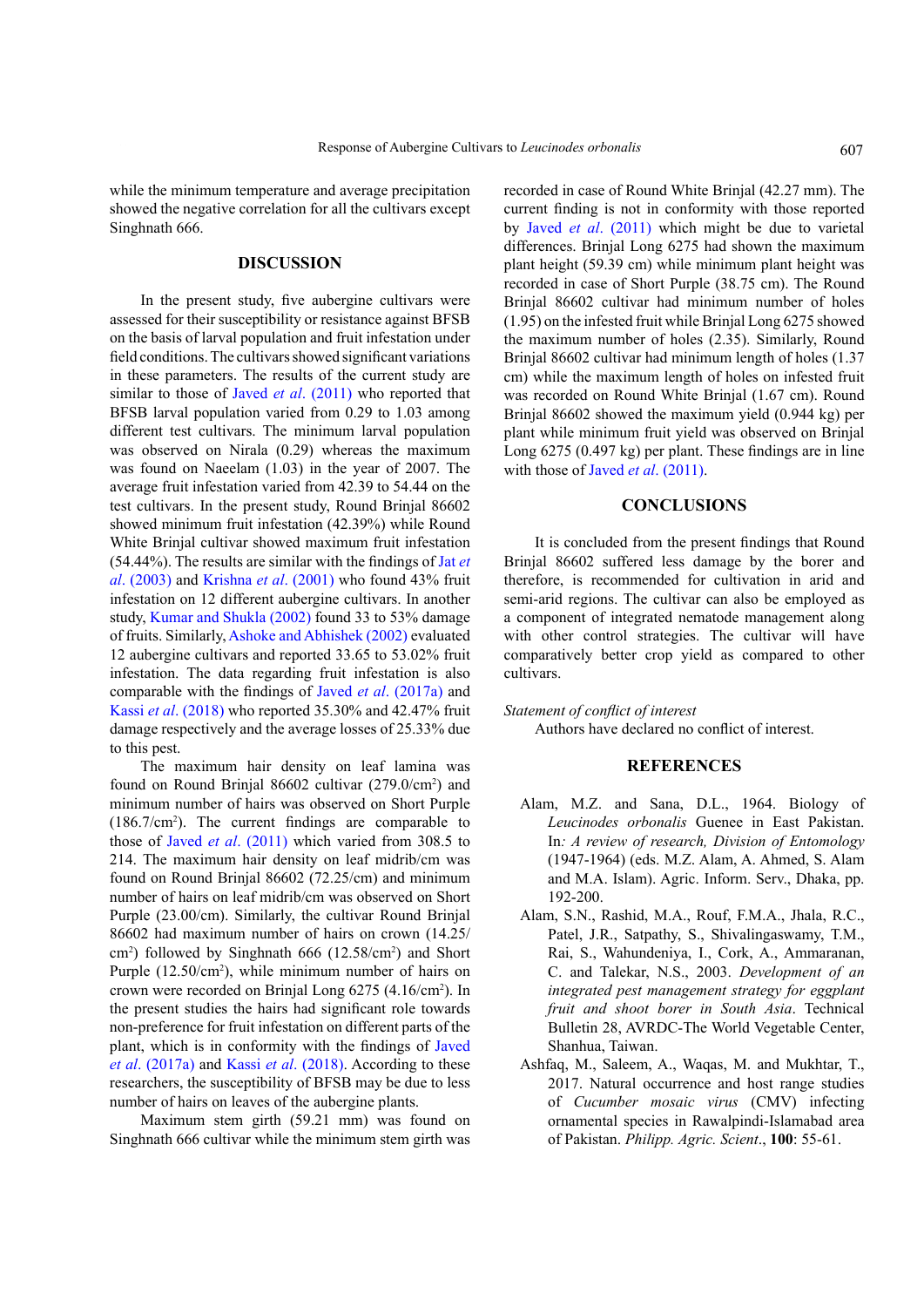- <span id="page-5-21"></span>Ashoke, K. and Abhishek, S., 2002. Varietal preference of fruit and shoot borer, *Leucinodes orbonalis* Guen on brinjal. *Insect Environ*., **8**: 44.
- <span id="page-5-5"></span>Aslam, M.N., Mukhtar, T., Ashfaq, M. and Hussain M.A., 2017a. Evaluation of chili germplasm for resistance to bacterial wilt caused by *Ralstonia solanacearum*. *Australas. Pl. Pathol*., **46**: 289-292. <https://doi.org/10.1007/s13313-017-0491-2>
- <span id="page-5-6"></span>Aslam, M.N., Mukhtar, T., Hussain, M.A. and Raheel, M., 2017b. Assessment of resistance to bacterial wilt incited by *Ralstonia solanacearum* in tomato germplasm. *J. Pl. Dis. Prot*., **124**: 585-590. [https://](https://doi.org/10.1007/s41348-017-0100-1) [doi.org/10.1007/s41348-017-0100-1](https://doi.org/10.1007/s41348-017-0100-1)
- <span id="page-5-14"></span>Dhankar, D.S., 1988. Progress in resistance studies in eggplant (*Solanum melongena* L.) against shoot and fruit borer of brinjal (*Leucinodes orbonalis*  Guen.) infestation. *Trop. Pest Manage*., **34**: 343- 345.<https://doi.org/10.1080/09670878809371271>
- <span id="page-5-1"></span>FAO, 2007. *FAOSTAT data 2005*. <http://www.fao.org> (accessed on 28 August 2007).
- <span id="page-5-7"></span>Fateh, F.S., Mukhtar, T., Kazmi, M.R., Abbassi, N.A. and Arif, A.M., 2017. Prevalence of citrus decline in district Sargodha. *Pak. J. agric. Sci*., **54**: 9-13. <https://doi.org/10.21162/PAKJAS/17.5643>
- <span id="page-5-4"></span>Hussain, M.A., Mukhtar, T. and Kayani, M.Z., 2016. Reproduction of *Meloidogyne incognita* on resistant and susceptible okra cultivars. *Pak. J. agric. Sci*., **53**: 371-375. [https://doi.org/10.21162/](https://doi.org/10.21162/PAKJAS/16.4175) [PAKJAS/16.4175](https://doi.org/10.21162/PAKJAS/16.4175)
- <span id="page-5-16"></span>Iftikhar, A., Aziz, M.A., Naeem, M., Ahmad, M. and Mukhtar, T., 2018. Effect of temperature on demography and predation rate of *Menochilus sexmaculatus* (Coleoptera: Coccinellidae) reared on Phenacoccus solenopsis (Hemiptera: Pseudococcidae). *Pakistan J. Zool*., **50**: 1885- 1893. [http://dx.doi.org/10.17582/journal.](http://dx.doi.org/10.17582/journal.pjz/2018.50.5.1885.1893) [pjz/2018.50.5.1885.1893](http://dx.doi.org/10.17582/journal.pjz/2018.50.5.1885.1893)
- <span id="page-5-15"></span>Jagginavar, S.B., Sunitha, N.D. and Birada, A.P., 2009. Bioefficacy of flubendiamide 480SC against brinjal fruit and shoot borer, *Leucinodes orbonalis* Guen. *Karnataka J. agric. Sci*., **22**: 712-713.
- <span id="page-5-18"></span>Jat, K.L., Singh, S. and Maurya, R.P., 2003. Screening of brinjal varieties for resistance to shoot and fruit borer *Leucinodes orbonalis* (Guen.). *Haryana J. Horticul. Sci*., **32**: 152-153.
- <span id="page-5-17"></span>Javed, H., Ata-ul-Mohsin, Aslam, M., Naeem, M., Amjad, M. and Mahmood, T., 2011. Relationship between morphological characters of different aubergine cultivars and fruit infestation by *Leucinodes orbonalis* Guenee. *Pak. J. Bot*., **43**: 2023-2028.
- <span id="page-5-2"></span>Javed, H., Hussain, S.S., Javed, K., Mukhtar, T. and

Abbasi, N.A., 2017a. Comparative infestation of brinjal stem borer (*Euzophera perticella*) on six aubergine cultivars and correlation with some morphological characters. *Pak. J. agric. Sci*., **54**: 763-768.

- <span id="page-5-3"></span>Javed, H., Mukhtar, T., Javed, K. and Ata-ul-Mohsin, 2017b. Management of eggplant shoot and fruit borer (*Leucinodes orbonalis* Guenee) by integrating different non-chemical approaches. *Pak. J. agric. Sci*., **54**: 65-70. [https://doi.org/10.21162/](https://doi.org/10.21162/PAKJAS/17.5282) [PAKJAS/17.5282](https://doi.org/10.21162/PAKJAS/17.5282)
- <span id="page-5-13"></span>Jayaraj, J. and Manisegaran, S., 2010. *Management of fruit and shoot borer in brinjal*. The Hindu Sci-Tech. Agri. College and Res. Inst., Madurai.
- <span id="page-5-11"></span>Kassi, A.K., Javed, H. and Mukhtar, T., 2018. Screening of okra cultivars for resistance against *Helicoverpa armigera*. *Pakistan J. Zool*., **50**: 91-95.
- <span id="page-5-8"></span>Kayani, M.Z., Mukhtar, T. and Hussain, M.A., 2017. Effects of southern root knot nematode population densities and plant age on growth and yield parameters of cucumber. *Crop Prot*., **92**: 207-212. <https://doi.org/10.1016/j.cropro.2016.09.007>
- <span id="page-5-9"></span>Kayani, M.Z., Mukhtar, T. and Hussain, M.A., 2018. Interaction between nematode inoculum density and plant age on growth and yield of cucumber and reproduction of *Meloidogyne incognita*. *Pakistan J. Zool*., **50**: 897-902. [https://doi.org/10.17582/](https://doi.org/10.17582/journal.pjz/2018.50.3.897.902) [journal.pjz/2018.50.3.897.902](https://doi.org/10.17582/journal.pjz/2018.50.3.897.902)
- Kayani, M.Z. and Mukhtar, T., 2018. Reproductivity of Meloidogyne incognita on fifteen cucumber cultivars. *Pakistan J. Zool*., **50**: 1717- 1722. [http://dx.doi.org/10.17582/journal.](http://dx.doi.org/10.17582/journal.pjz/2018.50.5.1717.1722) [pjz/2018.50.5.1717.1722](http://dx.doi.org/10.17582/journal.pjz/2018.50.5.1717.1722)
- <span id="page-5-10"></span>Khan, A.R., Javed, N., Sahi, S.T., Mukhtar, T., Khan, S.A. and Ashraf, W., 2017. *Glomus mosseae*  (Gerd &Trappe) and neemex reduce invasion and development of *Meloidogyne incognita*. *Pakistan J. Zool*., **49**: 841-847. [https://doi.org/10.17582/](https://doi.org/10.17582/journal.pjz/2017.49.3.841.847) [journal.pjz/2017.49.3.841.847](https://doi.org/10.17582/journal.pjz/2017.49.3.841.847)
- <span id="page-5-19"></span>Krishna, T.M., Lal, O.P. and Srivastava, Y.N., 2001. Extent of losses caused by shoot and fruit borer, *Leucinodes orbonalis* Guen., to promising varieties of brinjal, *Solanum melongena* L. *J. entomol. Res*., **25**: 205-212.
- <span id="page-5-20"></span>Kumar, A. and Shukla, A., 2002. Varietal preference of fruit and shoot borer, *Leucinodes orbonalis* Guen. on brinjal. *Insect Environ*., **8**: 44.
- <span id="page-5-12"></span>Mainali, R.P., 2014. Biology and management of eggplant fruit and shoot borer, *Leucinodes orbonalis*  Guenee (Lepidoptera: Pyralidae): A review. *Int. J. appl. Sci. Biotechnol*., **2**: 18-28.
- <span id="page-5-0"></span>Matsubara, K., Kaneyuki, T., Miyake, T. and Mori,